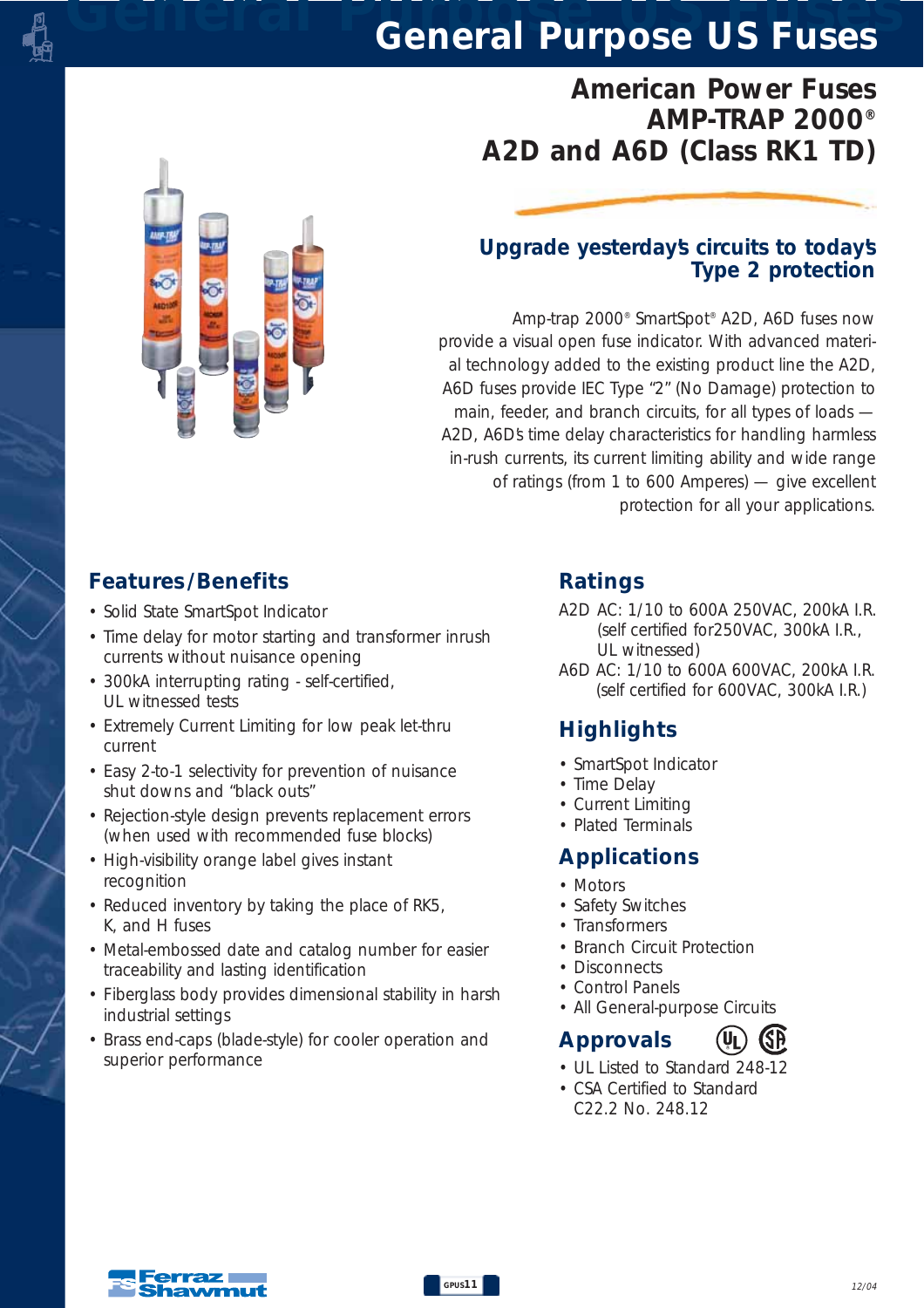*American Power Fuses AMP-TRAP 2000® A2D and A6D (Class RK1 TD)*

### *Standard Fuse Ampere Ratings*

| Ampere         | Cat. Number                     |            | Ref. Number |         | Amp.       | Cat. Number    |            | Ref. Number |         |
|----------------|---------------------------------|------------|-------------|---------|------------|----------------|------------|-------------|---------|
| Rating         | <b>250V</b>                     | 600V       | <b>250V</b> | 600V    | Rating     | <b>250V</b>    | 600V       | <b>250V</b> | 600V    |
| 1/10           | A2D1/10R                        | A6D1/10R   | Q215248     | R201932 | 10         | A2D10R         | A6D10R     | Z216268     | G211675 |
| 15/100         | A2D15/100R                      | A6D15/100R | M217292     | D212707 | 12         | A2D12R         | A6D12R     | Z216774     | M212186 |
| 2/10           | A2D2/10R                        | A6D2/10R   | J223085     | C216271 | 15         | A2D15R         | A6D15R     | R217802     | N213222 |
| 3/10           | A2D3/10R                        | A6D3/10R   | K212184     | G219357 | $17 - 1/2$ | A2D17-1/2R     | A6D17-1/2R | C218318     | E213720 |
| 4/10           | A2D4/10R                        | A6D4/10R   | N214740     | E201415 | 20         | A2D20R         | A6D20R     | P200872     | C216777 |
| 1/2            | A2D1/2R                         | A6D1/2R    | T215757     | P211153 | 25         | A2D25R         | A6D25R     | B201412     | Q217295 |
| 6/10           | A2D6/10R                        | A6D6/10R   | R218837     | N214234 | 30         | A2D30R         | A6D30R     | B212705     | E219884 |
| 8/10           | A2D8/10R                        | A6D8/10R   | Q200873     | D216778 | 35         | A2D35R         | A6D35R     | L213220     | W222567 |
| $\mathbf{1}$   | A2D1R                           | A6D1R      | Q218836     | M214233 | 40         | A2D40R         | A6D40R     | R215249     | S201933 |
| $1 - 1/8$      | A2D1-1/8R                       | A6D1-1/8R  | K213219     | V222566 | 45         | A2D45R         | A6D45R     | V215758     | Q211154 |
| $1 - 1/4$      | A2D1-1/4R                       | A6D1-1/4R  | A212704     | D219883 | 50         | A2D50R         | A6D50R     | N217293     | E212708 |
| $1-4/10$       | A2D1-4/10R                      | A6D1-4/10R | B213717     | L223087 | 60         | A2D60R         | A6D60R     | E219355     | R214743 |
| $1 - 6/10$     | A2D1-6/10R                      | A6D1-6/10R | J214230     | R200874 | 70         | A2D70R         | A6D70R     | N201929     | E218320 |
| $1 - 8/10$     | A2D1-8/10R                      | A6D1-8/10R | M214739     | D201414 | 75         | A2D75R         |            | L211150     |         |
| 2              | A <sub>2</sub> D <sub>2R</sub>  | A6D2R      | P201930     | V217805 | 80         | A2D80R         | A6D80R     | D211672     | S218838 |
| $2 - 1/4$      | A2D2-1/4R                       | A6D2-1/4R  | C219882     | T215251 | 90         | A2D90R         | A6D90R     | J212183     | F219356 |
| $2 - 1/2$      | A2D2-1/2R                       | A6D2-1/2R  | D219354     | Q214742 | 100        | A2D100R        | A6D100R    | P215247     | N211152 |
| $2 - 8/10$     | A2D2-8/10R                      | A6D2-8/10R | S222564     | X215760 | 110        | A2D110R        | A6D110R    | S215756     | F211674 |
| 3              | A <sub>2</sub> D <sub>3R</sub>  | A6D3R      | C213718     | M223088 | 125        | A2D125R        | A6D125R    | Y216267     | L212185 |
| $3 - 2/10$     | A2D3-2/10R                      | A6D3-2/10R | E211673     | T218839 | 150        | A2D150R        | A6D150R    | Y216773     | C212706 |
| $3 - 1/2$      | A2D3-1/2R                       | A6D3-1/2R  | M211151     | F218321 | 175        | A2D175R        | A6D175R    | L217291     | M213221 |
| $\overline{4}$ | A <sub>2</sub> D <sub>4</sub> R | A6D4R      | A216269     | H211676 | 200        | A2D200R        | A6D200R    | Q217801     | D213719 |
| $4 - 1/2$      | A2D4-1/2R                       | A6D4-1/2R  | K214231     | S200875 | 225        | A2D225R        | A6D225R    | B218317     | L214232 |
| 5              | A2D5R                           | A6D5R      | S217803     | P213223 | 250        | A2D250R        | A6D250R    | P218835     | P214741 |
| $5 - 6/10$     | A2D5-6/10R                      | A6D5-6/10R | A216775     | N212187 | 300        | A2D300R        | A6D300R    | C219353     | S215250 |
| 6              | A2D6R                           | A6D6R      | T222565     | V215252 | 350        | A2D350R        | A6D350R    | B219881     | W215759 |
| $6 - 1/4$      | A2D6-1/4R                       | A6D6-1/4R  | D218319     | F213721 | 400        | A2D400R        | A6D400R    | R222563     | B216270 |
| $\overline{7}$ | A <sub>2</sub> D <sub>7R</sub>  | A6D7R      | K223086     | Y215761 | 450        | A2D450R        | A6D450R    | H223084     | B216776 |
| 8              | A2D8R                           | A6D8R      | C201413     | R217296 | 500        | A2D500R        | A6D500R    | N200871     | P217294 |
| 9              | A <sub>2</sub> D <sub>9R</sub>  | A6D9R      | Q201931     | W217806 | 600        | <b>A2D600R</b> | A6D600R    | A201411     | T217804 |

### *Dimensions*

| Ampere      | A              |     | B          |    |      | $\mathbf{C}$ | D                        |                          | E         |                              |
|-------------|----------------|-----|------------|----|------|--------------|--------------------------|--------------------------|-----------|------------------------------|
| Rating      | In.            | mm  | In.        | mm | In.  | mm           | In.                      | mm                       | In.       | mm                           |
| 250V-A2D    |                |     |            |    |      |              |                          |                          |           |                              |
| $0 - 30$    | $\mathfrak{D}$ | 51  | 9/16       | 14 |      |              | $\overline{\phantom{a}}$ | $\overline{\phantom{a}}$ |           | $\qquad \qquad \blacksquare$ |
| $31 - 60$   | 3              | 76  | 13/16      | 21 |      |              |                          |                          |           |                              |
| 61-100      | $5 - 18$       | 149 | $1 - 1/16$ | 27 | 1/8  | 3            | 3/4                      | 19                       | 1         | 25                           |
| 101-200     | $7-1/8$        | 181 | $1-9/16$   | 40 | 3/16 | 5            | $1 - 1/8$                | 28                       | $1 - 3/8$ | 35                           |
| 201-400     | $8 - 5/8$      | 219 | $2 - 1/16$ | 53 | 1/4  | 6            | $1 - 5/8$                | 41                       | $1 - 7/8$ | 48                           |
| 401-600     | $10-3/8$       | 264 | $2 - 9/16$ | 66 | 1/4  | 6            | $\mathfrak{D}$           | 51                       | $2 - 1/4$ | 57                           |
| 600V-A6D    |                |     |            |    |      |              |                          |                          |           |                              |
| $0 - 30$    | 5              | 127 | 13/16      | 21 |      |              | $\overline{\phantom{a}}$ | $\overline{\phantom{a}}$ |           | $\qquad \qquad \blacksquare$ |
| $31 - 60$   | $5-1/2$        | 139 | $1 - 1/16$ | 27 |      |              |                          |                          |           |                              |
| 61-100      | $7 - 7/8$      | 200 | $1-5/16$   | 34 | 1/8  | 3            | 3/4                      | 19                       | 1         | 25                           |
| 101-200     | $9 - 5/8$      | 244 | $1-13/16$  | 46 | 3/16 | 5            | $1 - 1/8$                | 28                       | $1 - 3/8$ | 35                           |
| $201 - 400$ | $11 - 5/8$     | 295 | $2 - 9/16$ | 66 | 1/4  | 6            | $1 - 5/8$                | 41                       | $1 - 7/8$ | 48                           |
| 401-600     | $13 - 3/8$     | 340 | $3-1/8$    | 80 | 1/4  | 6            | 2                        | 51                       | $2 - 1/4$ | 57                           |





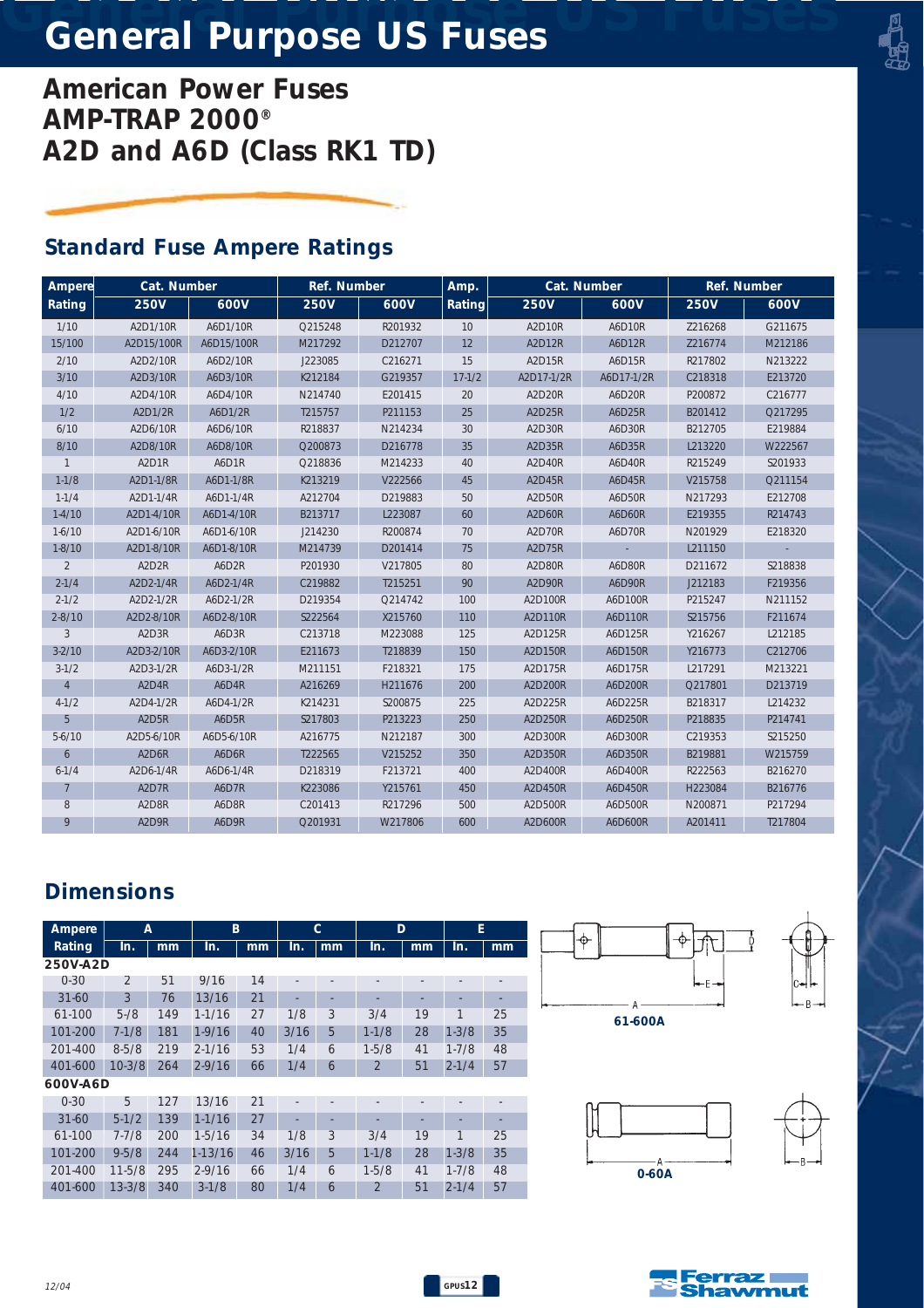# *American Power Fuses AMP-TRAP 2000® A2D and A6D (Class RK1 TD)*

#### *Recommended Fuse Blocks with Box Connectors for Amp-trap® Class RK1 Fuses*

| <b>Fuse</b><br>Ampere |        | <b>Catalog Number</b><br><b>250V</b> | <b>Reference Number</b><br><b>250V</b> |         |  |  |
|-----------------------|--------|--------------------------------------|----------------------------------------|---------|--|--|
| Rating                | 1 Pole | 3 pole                               | 1 pole                                 | 3 pole  |  |  |
| $0 - 30$              | 20306R | 20308R                               | T213411                                | K215956 |  |  |
| $31 - 60$             | 20606R | 20608R                               | B212383                                | F214939 |  |  |
| $61-100$              | 21036R | 21038R                               | D201621                                | M212899 |  |  |
| 101-200               | 22001R | 22003R                               | R213915                                | G214941 |  |  |
| $201 - 400$           | 24001R | 24003R                               | J219566                                | D222022 |  |  |
| 401-600               | 2631R  | 2633R                                | H <sub>214942</sub>                    | P215960 |  |  |

| <b>Fuse</b> |        | <b>Catalog Number</b> | Ref. Number<br>600V |         |  |  |
|-------------|--------|-----------------------|---------------------|---------|--|--|
| Ampere      |        | 600V                  |                     |         |  |  |
| Rating      | 1 Pole | 3 pole                | 1 pole              | 3 pole  |  |  |
| $0 - 30$    | 60306R | 60308R                | H212389             | K214438 |  |  |
| $31 - 60$   | 60606R | 60608R                | K212391             | M214440 |  |  |
| 61-100      | 61036R | 61038R                | W204788             | 7211875 |  |  |
| 101-200     | 62001R | 62003R                | V212906             | B213924 |  |  |
| 201-400     | 64001R | 64003R                | D219055             | M222030 |  |  |
| 401-600     | 6631R  | 6633R                 | J216990             | E218021 |  |  |

*A variety of pole configurations and termination provisions is available.* 



#### *A2D 15 to 600*



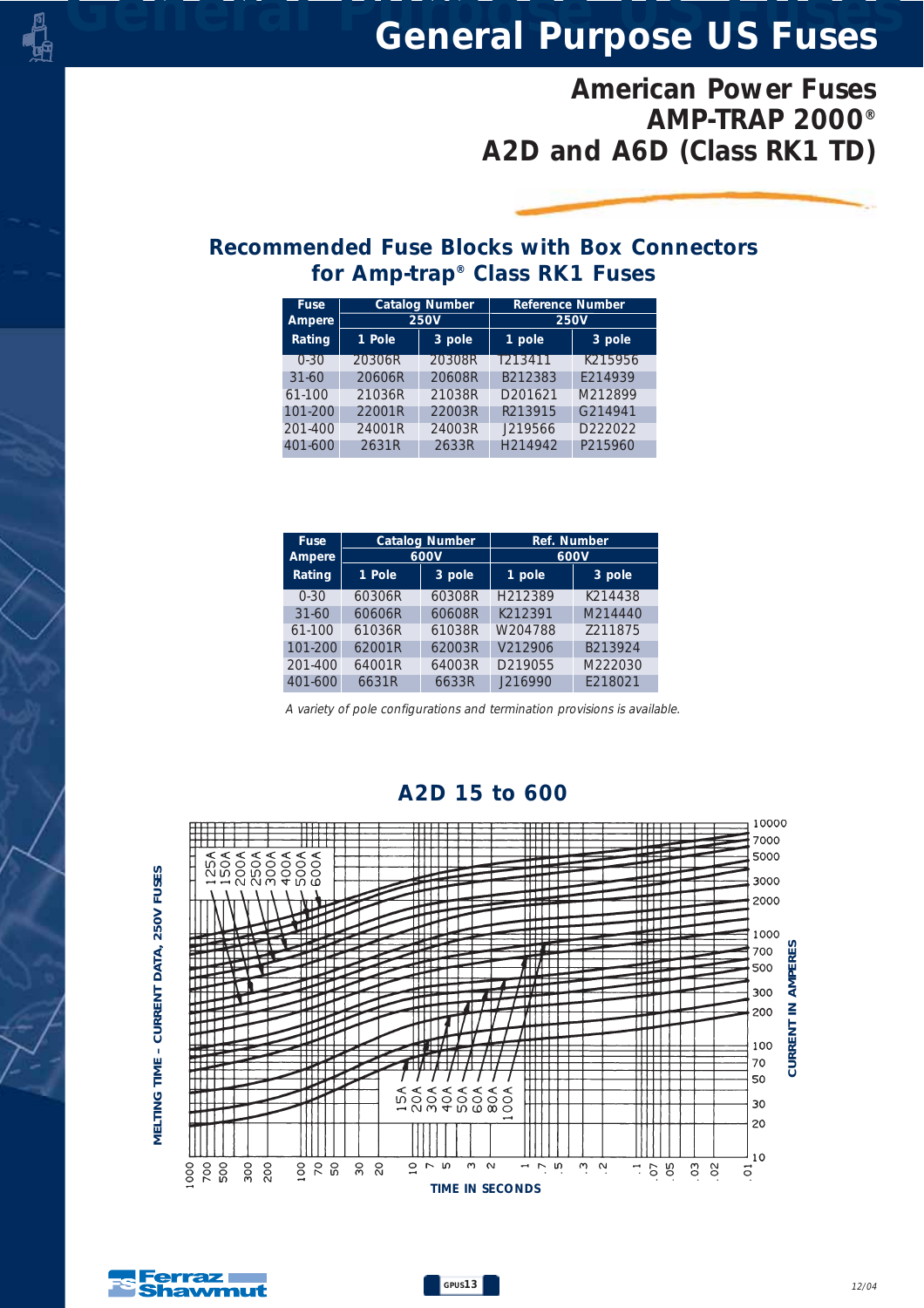*American Power Fuses AMP-TRAP 2000® A2D and A6D (Class RK1 TD)*



*A2D 1/10 to 10*